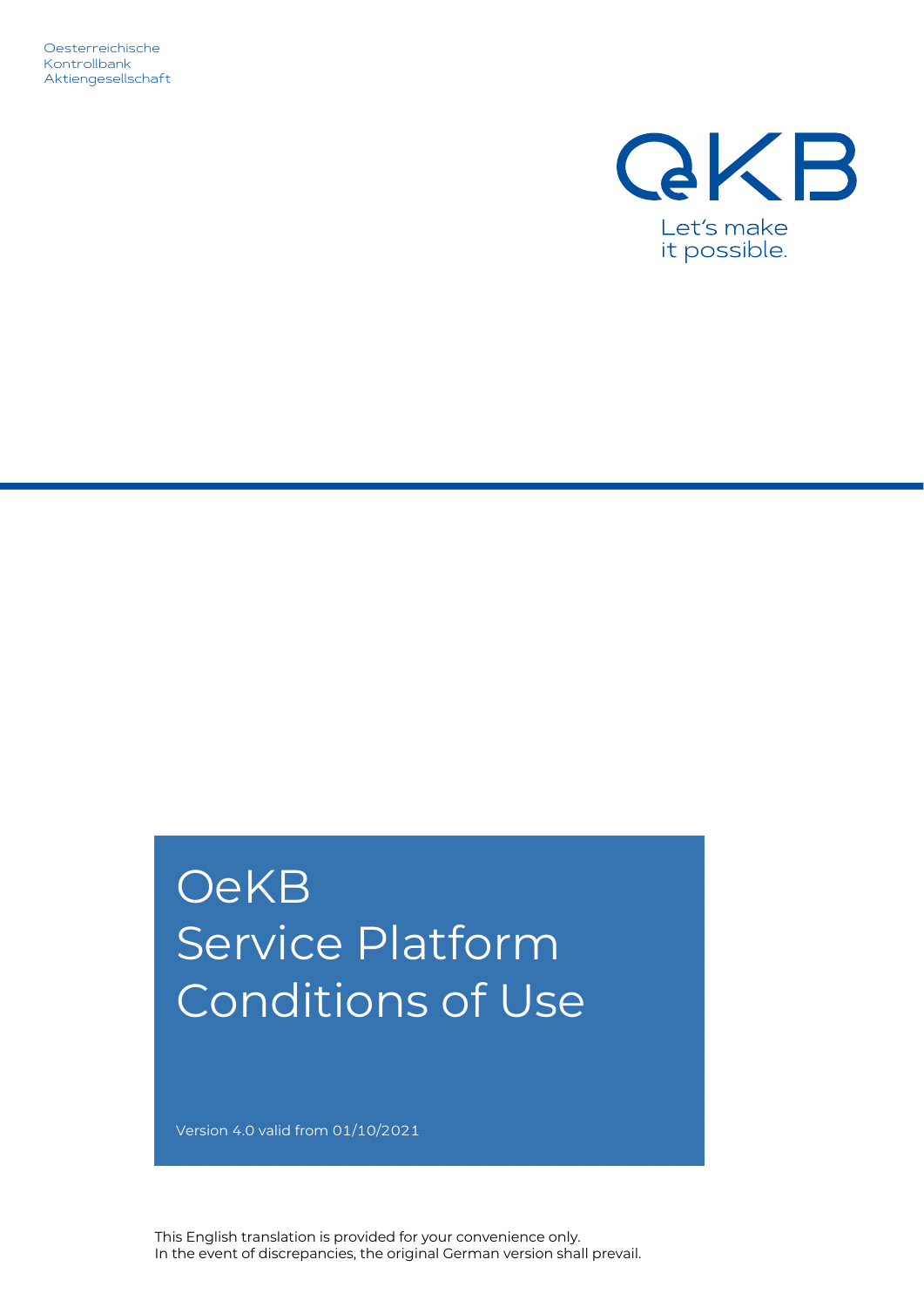

# **Contents**

# **Annex 1 (Conditions of Use for Light Users)**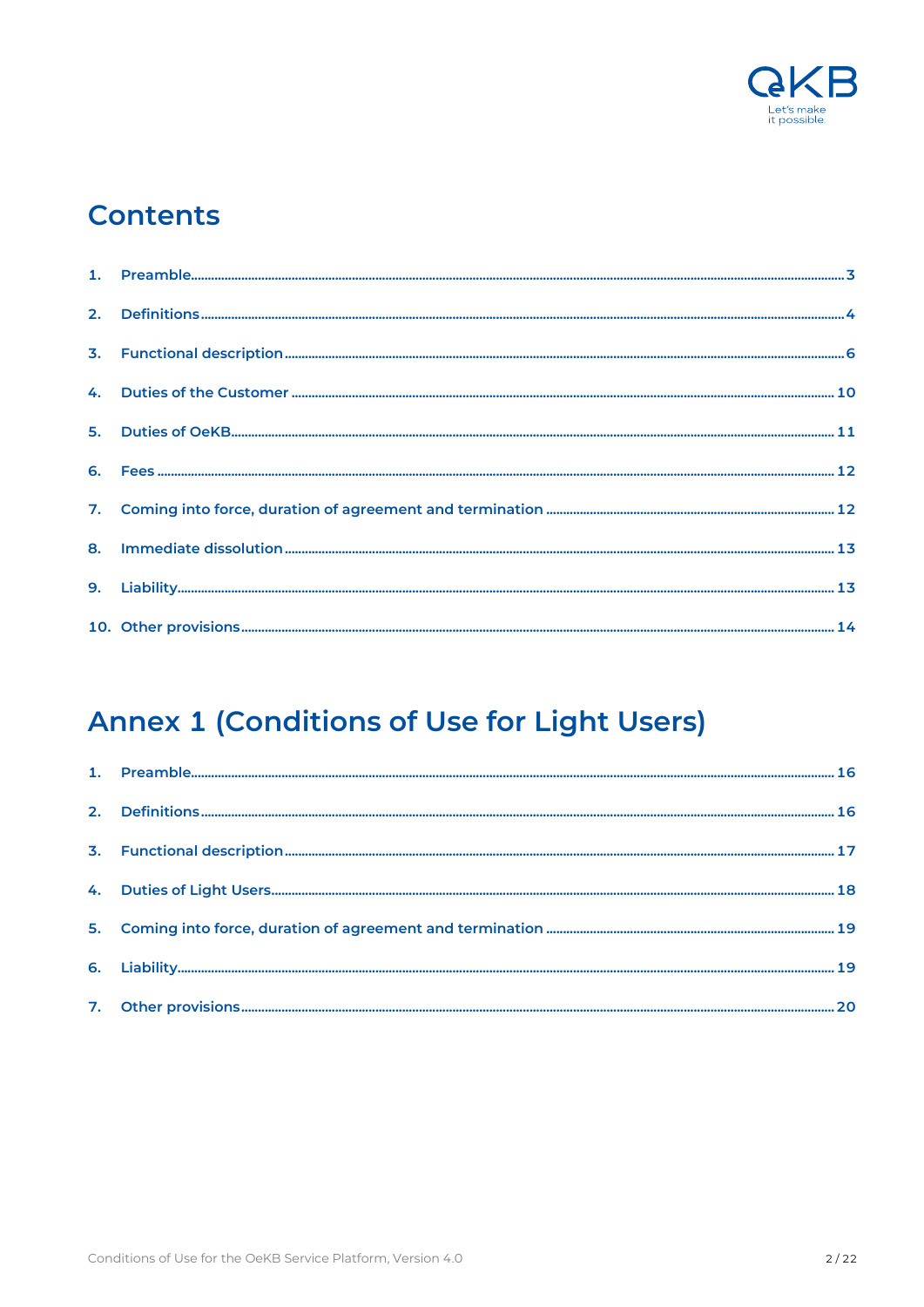

# <span id="page-2-0"></span>**1. Preamble**

Oesterreichische Kontrollbank Aktiengesellschaft (OeKB) as the Austrian central finance and information service provider for the export industry and capital market makes available to its customers IT-supported services ("OeKB Services" as defined under Item 2) via a central web portal (taking the form of the "OeKB Login Portal" and the "OeKB Customer Platform", hereinafter both serving as synonyms for the "OeKB Service Platform", as defined below). References in other Conditions of Business / Use of the OeKB KI Group as well as in contracts with companies of the OeKB KI Group to the Conditions of Use for the OeKB Login Portal now serve as a reference to these Conditions of Use for the OeKB Service Platform.

The OeKB Service Platform, depending on the respective OeKB Services either the OeKB Login Portal or the OeKB Customer Platform which was additionally launched in November 2020 following a revamp, takes the form of a web application enabling authorized customers to make use of the different IT-supported OeKB Services easily and quickly without additional entries for registration and security checks after one-time authentication.

Specific Conditions of Business / Use are agreed separately for the individual OeKB Services and whether the respective OeKB Services can be accessed via the OeKB Login Portal or on the OeKB Customer Platform can be seen on the OeKB Service Platform via the following link: www.oekb.at/online-access.

- The prerequisites for accessing OeKB Services via the OeKB Service Platform are:
- one-time registration and acceptance of the Conditions of Use for the OeKB Service Platform;
- an existing customer relation, which permits use of OeKB Services;
- the nomination of an Administrator for the OeKB Service Platform and (if applicable) a substitute;
- administration of Users of OeKB Services by Customer itself or by OeKB.

These Conditions of Use for the OeKB Service Platform are an agreement between the Customer and OeKB.

In addition, certain OeKB Services are not only offered to customers but also to natural persons who have registered as Light Users for the OeKB Service Platform with no obligation and revocable at any time. The business relationship between OeKB and Light Users is governed exclusively by the provisions set out in Annex 1 (Conditions of Use for Light Users) of these Conditions of Use.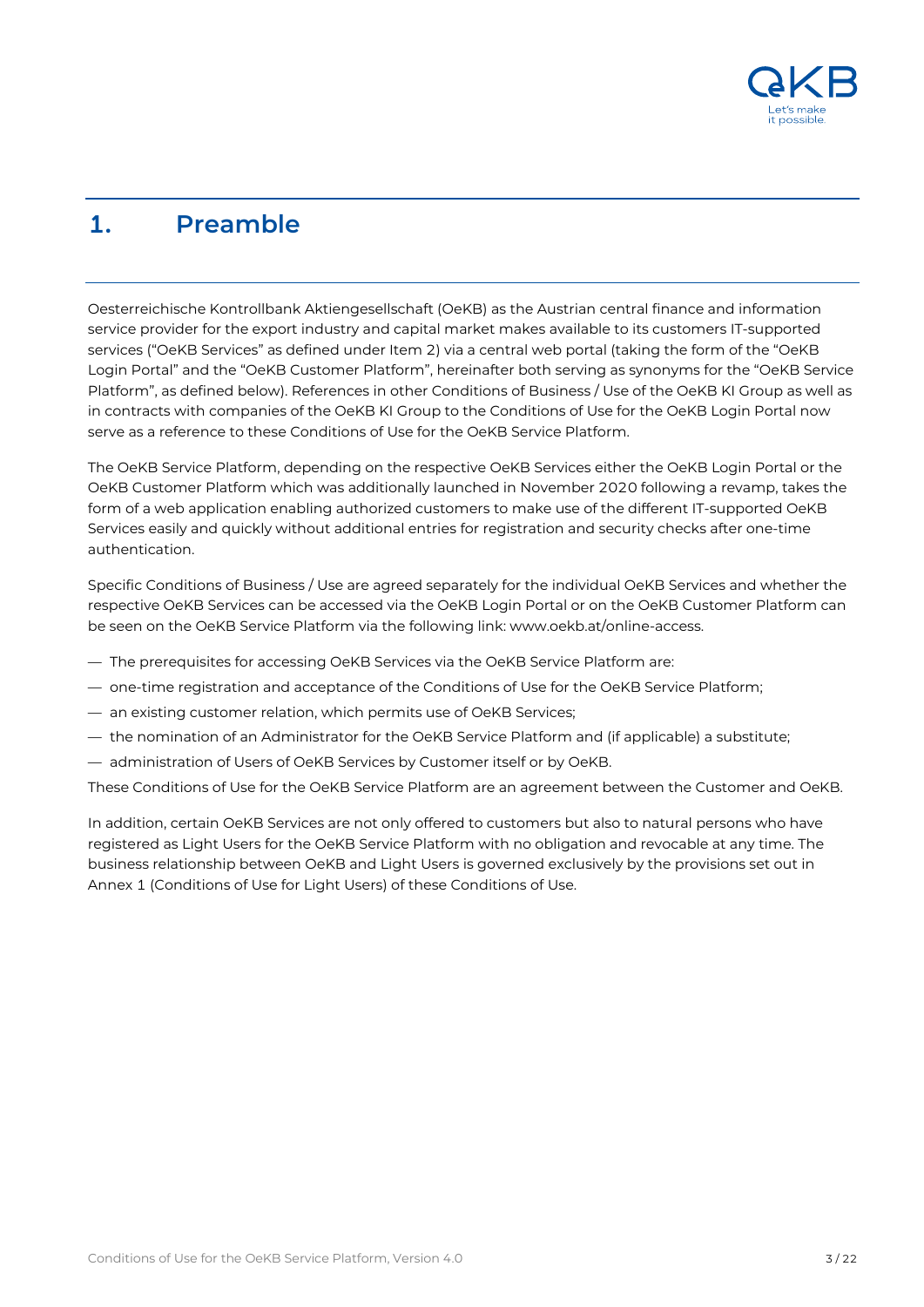

# <span id="page-3-0"></span>**2. Definitions**

| Administrator        | Employee of the Customer or his Proxy as the central contact person for managing the<br>Users and user rights of the Customer. He implements the User Administration either<br>himself or as far as offered for the requested OeKB Services, User Administration is<br>implemented by OeKB. In case the Customer uses token mandatory Services by RSA Key<br>Fob Token, the administrator additionally acts as RSA Key Fob Administrator. |
|----------------------|-------------------------------------------------------------------------------------------------------------------------------------------------------------------------------------------------------------------------------------------------------------------------------------------------------------------------------------------------------------------------------------------------------------------------------------------|
| Agent                | A company which has been commissioned by a Customer to carry out individual<br>transactions in accordance with the Conditions of Business/Use for individual OeKB<br>Services on behalf and for the account of the commissioning Customer and which has<br>accepted the Conditions of Use for the OeKB Service Platform as amended.                                                                                                       |
| User                 | Business User of the OeKB Service Platform or System User.                                                                                                                                                                                                                                                                                                                                                                                |
| <b>Business User</b> | Employee of the Customer or of a Proxy who uses the OeKB Service Platform and the<br>OeKB Services offered via it without the help of automated computer programs (software).                                                                                                                                                                                                                                                             |
| Proxy                | A legal or natural person authorized by a Customer who is entitled to<br>(i)<br>supply the Administration function in accordance with these Conditions of Use<br>and/or<br>supply business-relevant information and data to OeKB on behalf of the<br>(ii)<br>authorizing Customer, if this is provided for in the Conditions of Business/Use for<br>individual OeKB Services.                                                             |
| Customer             | Legal entity or individual person with whom a business relation to OeKB exists according<br>to these Conditions of Use<br>NB: Unless expressly provided otherwise in the Conditions of Use, the term "Customer" as<br>used in this definition includes all persons acting either in their own name and for their<br>own account or as an Agent.                                                                                           |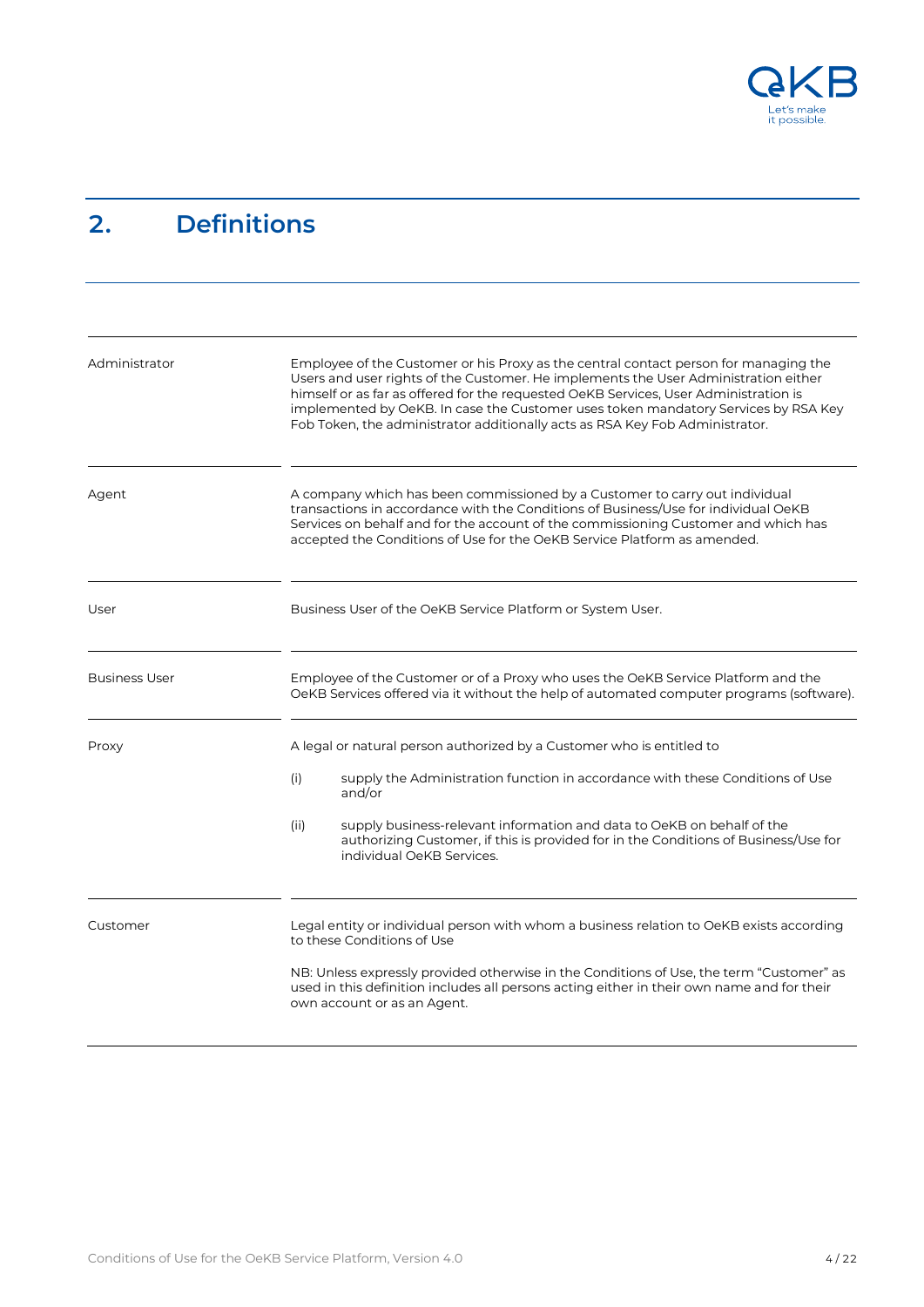

| Conditions of Use        | This document in its respectively applicable version.                                                                                                                                                                                                                                                                                    |
|--------------------------|------------------------------------------------------------------------------------------------------------------------------------------------------------------------------------------------------------------------------------------------------------------------------------------------------------------------------------------|
| OeKB User Administration | User administration in the OeKB Service Platform for OeKB customers.                                                                                                                                                                                                                                                                     |
| OeKB Service Platform    | The online service platform of OeKB, depending on the respective OeKB Service either in<br>the form of the OeKB Login Portal or the OeKB Customer Platform, enabling central<br>access to the OeKB Services in the form of a web application.                                                                                            |
| OeKB Services            | IT-supported services of OeKB, which can be accessed via the OeKB Service Platform.<br>These services partly require tokens (see clause 3.1.2), which means registration for the<br>respective OeKB Services has to be made via 2-factor authentication.                                                                                 |
| Registration             | Process through which the Customer signs an agreement with OeKB for using the OeKB<br>Service Platform and the OeKB Services accessible through it, and through which the<br>Customer names at least one Administrator for the OeKB Service Platform (an employee of<br>the Customer or his Proxy)                                       |
| System User              | The Customer or his Proxy, who uses OeKB Services via the OeKB Service Platform by<br>means of automated computer programs (software), which automatically exchange data<br>with OeKB Services upon authorization by the Customer or Proxy. OeKB has to provide the<br>System User access so that the Customer can access OeKB Services. |
| Token                    | Electronic key, which provides identification and authentication within the 2-factor<br>authentication of Administrators and Users and provided by OeKB, especially RSA Key Fob<br>Token and SMS Token or another technically equivalent solution.                                                                                       |
| Web Application          | Software that enables the use of OeKB Services via Internet by using a web-browser.                                                                                                                                                                                                                                                      |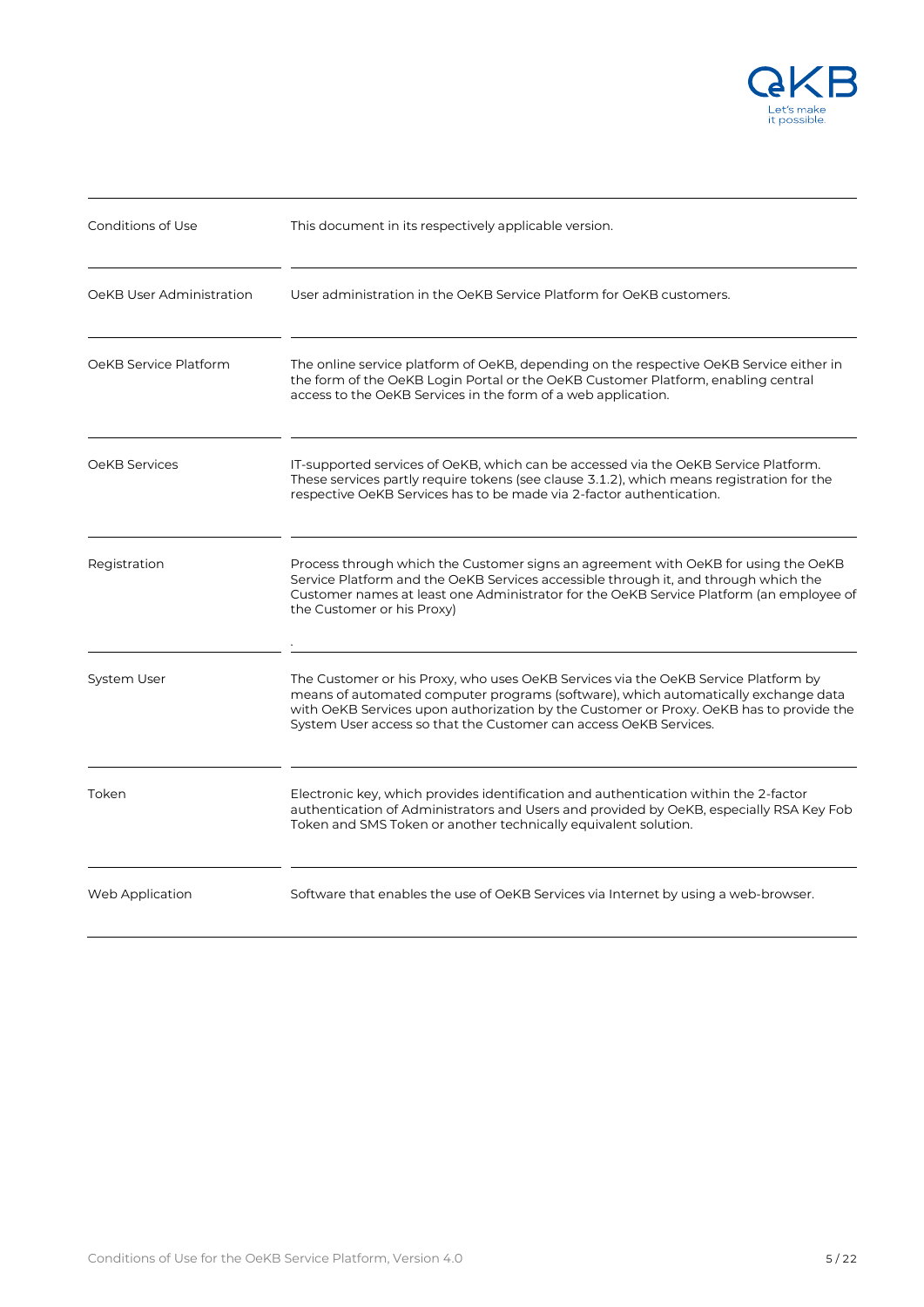

# <span id="page-5-0"></span>**3. Functional description**

### **3.1 Access to the OeKB Service Platform**

#### **3.1.1 Registration**

Access to the OeKB Service Platform is allowed only for registered employees of the Customer or his Proxy in their role as:

— Administrator

or

— User.

Creation of customer and first-time setup of the Administrator is implemented by OeKB. For this purpose, it is required that the OeKB Service Platform form "Registration for OeKB Service Platform" has to be filled out completely, signed (as per section 886 of the Austrian Civil Code) and transmitted by the Customer to OeKB or uploaded by a Light User via the OeKB Service Platform. Any change regarding Administrators has to be announced either by form "Ordering/Withdrawal of Administrators" or online in the User Administration via the OeKB Service Platform.

Additional Users are:

— either created by the Administrators in the OeKB User Administration itself,

or

— requested by the Administrators at the responsible OeKB Service Center, as far as this is offered by OeKB for the respective service.

Ordering of further Administrators can either be done in the OeKB User Administration or via form "Ordering/Withdrawal of Administrators", as well as cancellation of Administrator rights.

Automated access to the OeKB Service Platform via Software as a System User can be requested by contacting the respective OeKB Service Center. An overview of established System User accounts can be found in the OeKB User Administration.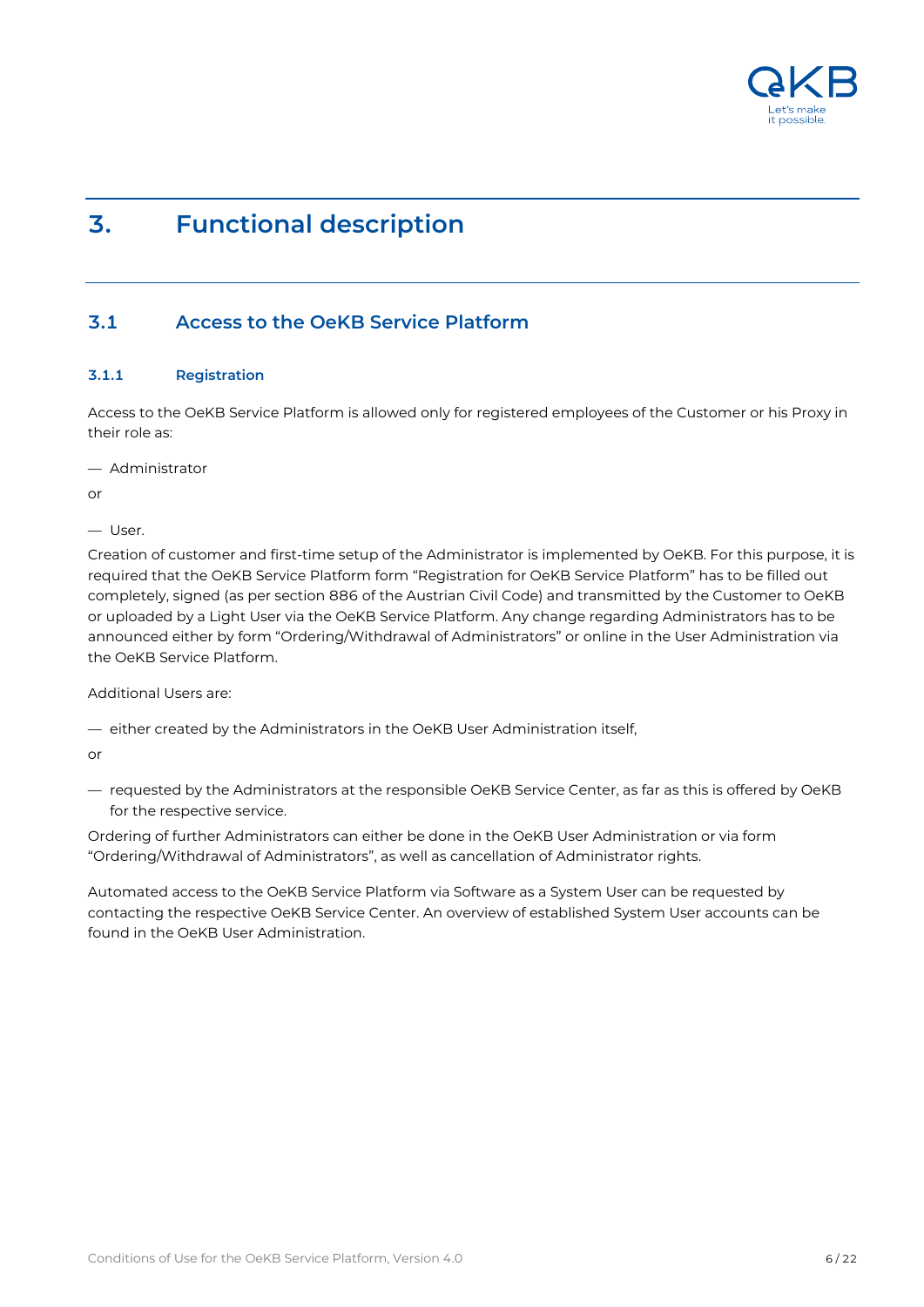

#### **3.1.2 Authentication of Users**

Access to the OeKB Services via the OeKB Service Platform is possible through the following authentications:

#### **Authentication via username and password**

Authorized for:

- Business Users and
- System Users

who make use of OeKB Services, whose security requirements demand this type of authentication.

#### **Authentication via username, password, and security code (2-factor authentication)**

To meet higher security requirements, beside the first factor "knowledge" (username and password) a Token has to be provided by OeKB to be owned by the Business User and, where applicable, the Administrator (second factor "possession"). Mandatorily predefined for:

- Administrators and
- Business Users who make use of OeKB Services, whose security requirements demand this type of authentication.

#### **3.2 Use of the OeKB Service Platform**

#### **3.2.1 As Business User**

As assigned per authorization, Business Users can:

- access to the OeKB Services that are integrated in the OeKB Service Platform
- retrieve information from
	- task lists (information regarding the completion of orders by OeKB), and
	- service journal entries.

#### **3.2.2 As Administrator in case of User Administration by the Customer**

After the completed registration process the Administrators take up on their own:

— the creation and administration of Users and further Administrators as well as their authorizations in the OeKB User Administration, which is integrated in the OeKB Service Platform, with an Administrator being authorized to grant himself the rights of a Business User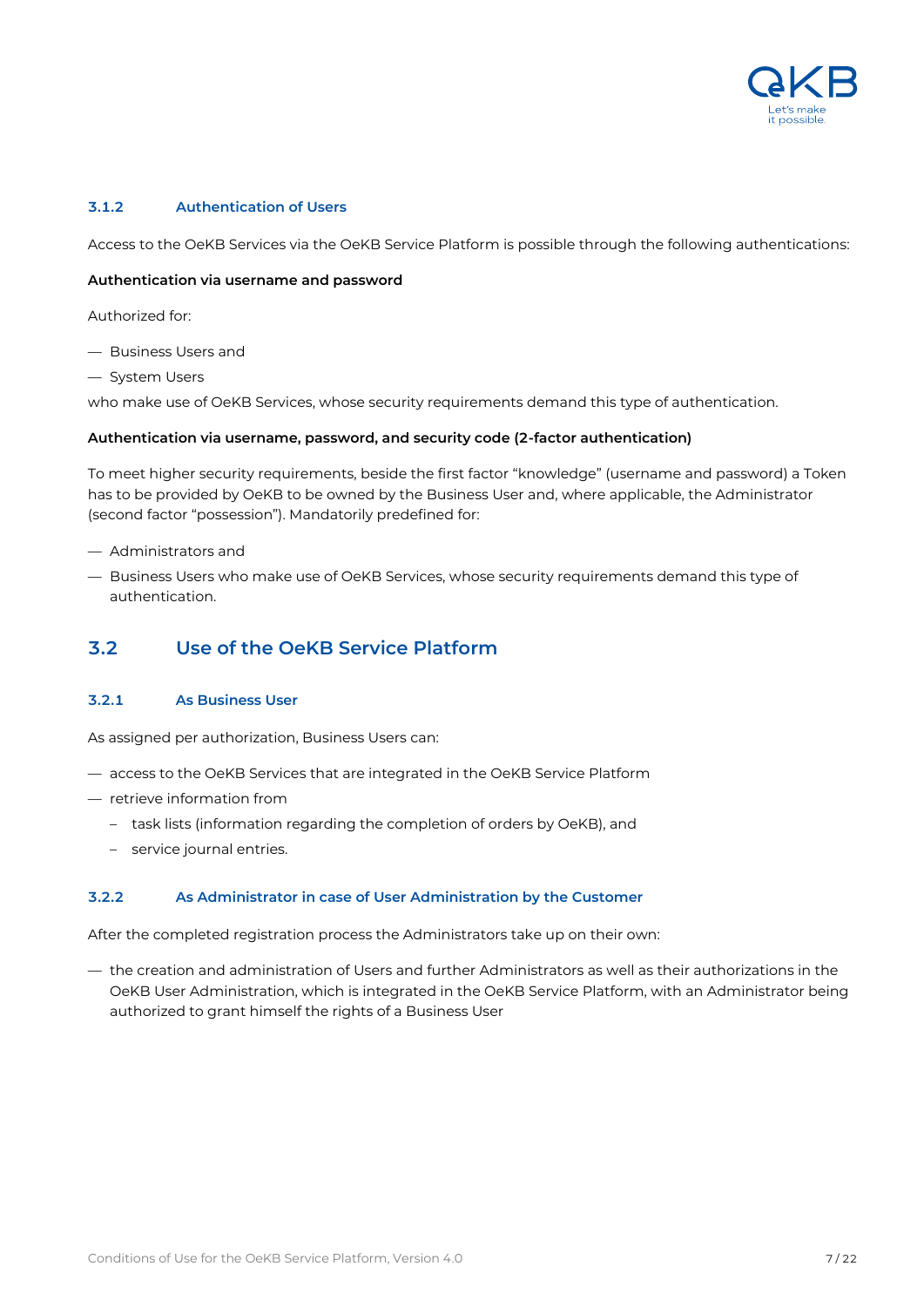

- 1st level support within the Customer organization for queries of Business Users (e.g. addition of user rights, awarding new passwords)
- the Customer-internal management of 2-factor authentication (Token Administration), especially
	- in the function of an RSA Key Fob Token Administrator (if Key Fobs are needed for
		- OeKB User Administration or if
		- OeKB Services are utilized, whose security requirements demand this form of authentication) or if
		- changes of telephone numbers are necessary when using SMS Token
- the timely deactivation of Users and deletion of user rights that are no longer needed
- the forwarding of amendments and supplements of these Conditions of Use to the Customer and its Users (clause 10).

#### **3.2.3 As Administrator in case of User Administration by OeKB**

OeKB offers User Administration through OeKB for individual OeKB Services. Therefore, additional costs may accrue in accordance with the individual conditions for the OeKB Services.

In this case, after completed registration, the Administrators assume:

- requisition for further Users, Administrators and their access permissions by transmitting the detailed specifications via post, e-mail, Fax, etc. to the responsible OeKB Service Center, with an Administrator being authorized to grant himself the rights of a Business User;
- the Customer-internal management of the 2-factor authentication (as described above under clause 3.2.2);
- the timely requisition of the deactivation of Users and deletion of user rights that are no longer needed;
- the forwarding of amendments and supplements of these Conditions of Use to the Customer and its Users (clause 10).

OeKB takes charge of:

- the creation and management of Users and their user rights after the Administrator has transmitted the detailed specifications via post, e-mail, fax, etc;
- 1st level support for queries regarding usage of the OeKB Service Platform (e.g. ordering user rights, generating new passwords).

### **3.3 Data security/integrity of transmitted data**

Data exchange takes place via a secure environment using "https" encryption. Only consistent data of authenticated Users are accepted and processed.

Checking of the System Users is always done through OeKB Services according to current applicable and published XML-definitions and semantic checks.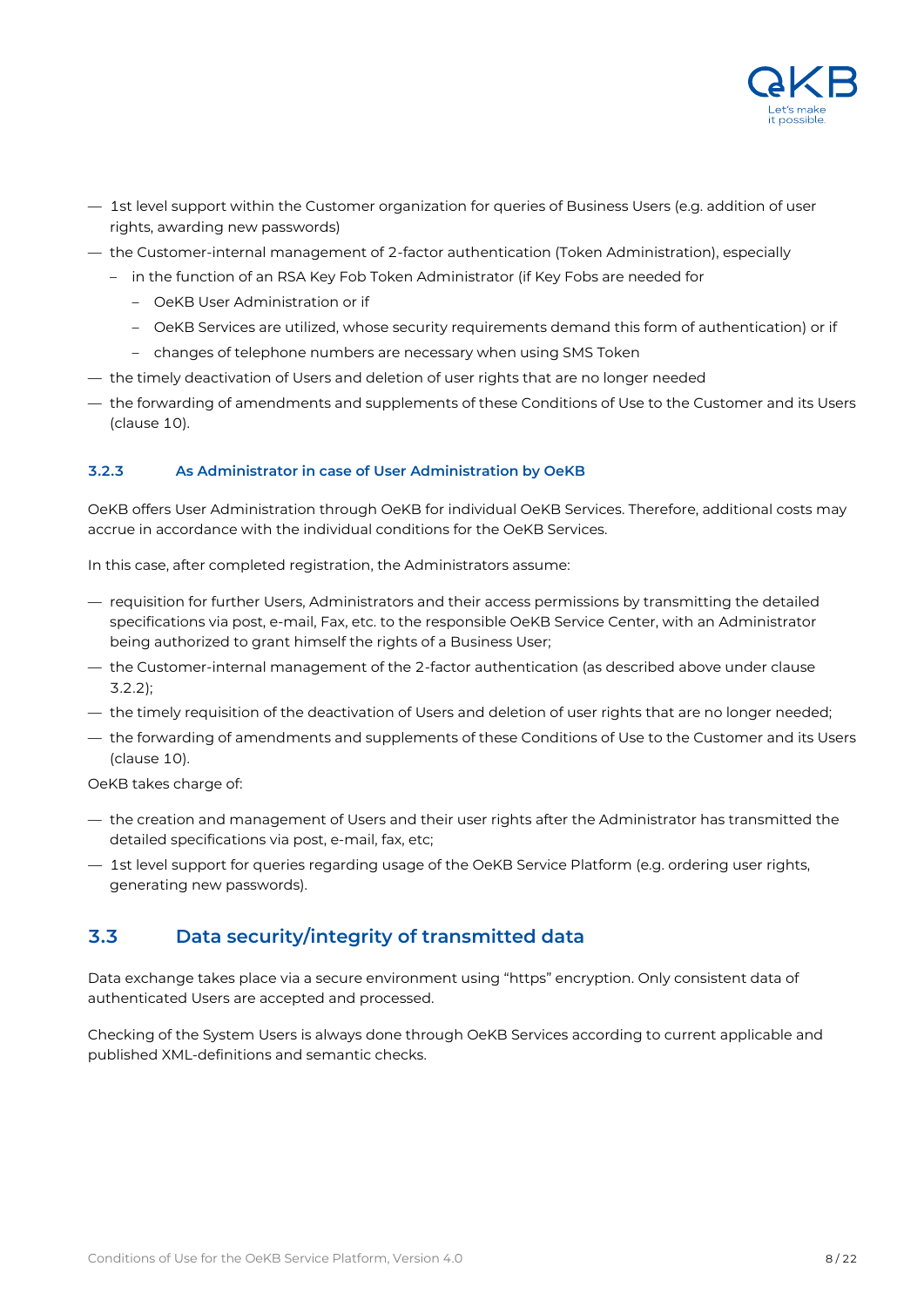

### **3.4 System availability and service periods**

#### **3.4.1 Availability of OeKB Services**

OeKB Services are available in terms of time and function as per the specifications of the respectively applicable agreements for individual OeKB Services.

#### **3.4.2 Availability of OeKB Service Platform**

The OeKB Service Platform is available 24 hours a day, seven days a week, except for time periods for maintenance. Maintenance work is done outside of assisted operation (see below) as far as possible.

#### **3.4.3 Service periods of the OeKB Service Platform**

#### **Assisted operation**

For support and customer queries, please feel free to contact OeKB's IT Service Center as follows:

- OeKB Service Platform (exclusively for Administrators)
	- on all Austrian bank working days
		- Monday to Thursday: 8:00 a.m. to 5:00 p.m. (CET)
		- Friday: 8:00 a.m. to 3:00 p.m. (CET)
	- Phone: +43 1 53127-1111
	- E-mail: helpdesk@oekb.at
- OeKB Services (for Users)

In accordance with the detailed specifications given in the agreements that lead to a customer relation with OeKB.

#### **Unassisted operation**

Outside of assisted operation, OeKB is not available for an immediate response to queries.

#### **3.5 Documentation**

Valid documents for the OeKB Service Platform (Conditions of Use, price list for OeKB User Administration, registration forms and further information) are available on the OeKB website at www.oekb.at/online-access.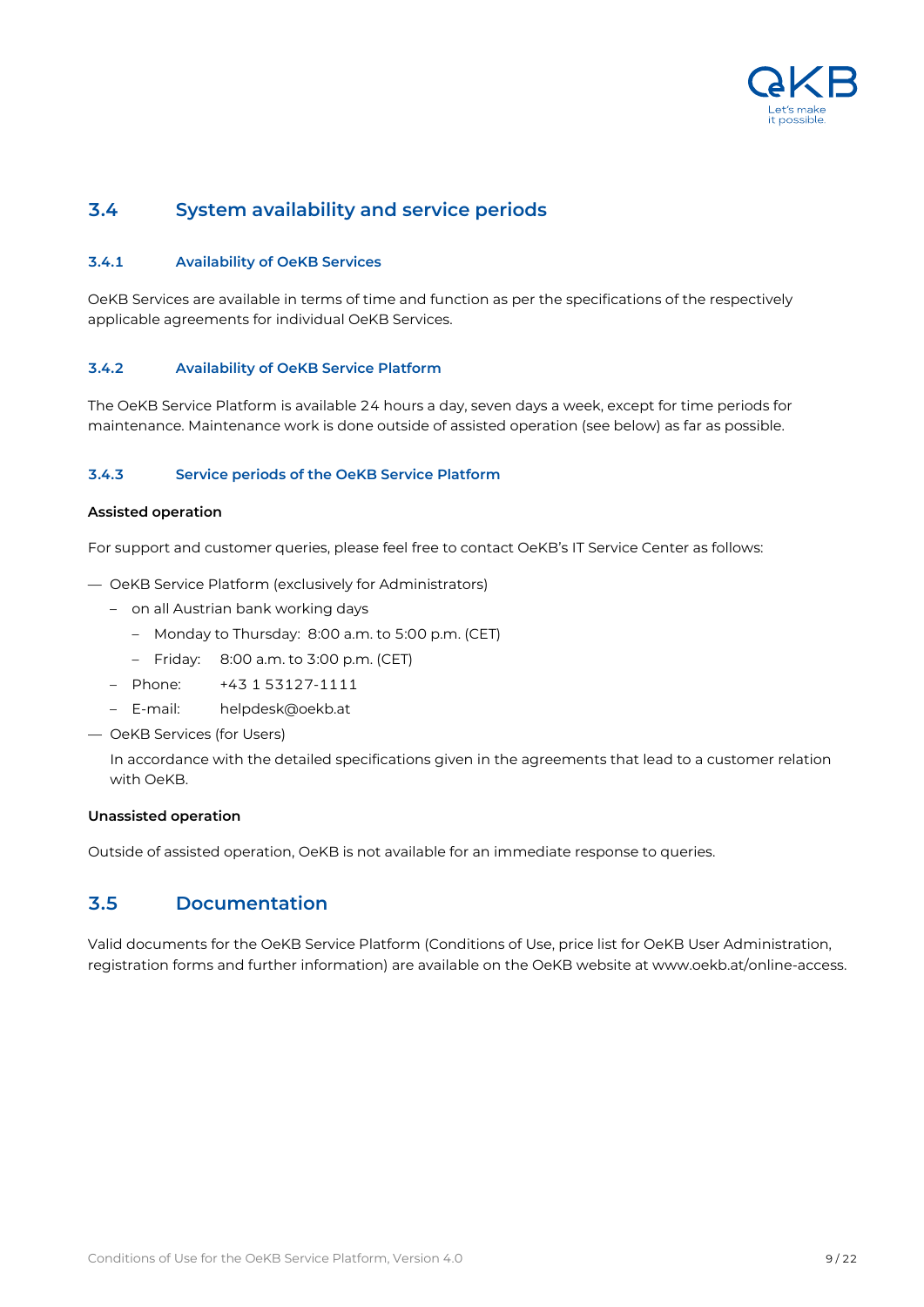

### <span id="page-9-0"></span>**4. Duties of the Customer**

Administrators and Users must be made aware in a demonstrable manner of the Conditions of Use, and care must be taken that they undertake to adhere to these.

Through this agreement the Customer undertakes:

- to inform about changes of their master data immediately;
- to ensure that their Users will use the OeKB Service Platform only pursuant to the Conditions of Use;
- to award users exclusively to those persons, for whom it is necessary to use the OeKB Service Platform and the OeKB Services offered through the portal for business purposes;
- to ensure the safekeeping and careful handling ("due diligence") of access data for the OeKB Service Platform. This includes especially:
	- keeping the access data (e.g. username, password, Token) confidential and hence observing the ban on providing any access data to other persons. That means, in particular, no forwarding to secretarial offices, representatives while on leave, colleagues, e-mail dispatch, posting in Internet forums;
	- informing OeKB immediately upon becoming aware of any unauthorized use of the access data or any other risk for the secure use of the OeKB Service Platform;
	- the prohibition to use the user rights outside of the approved scope required for operation, which includes, for instance, "trying out" of external access data, cracking of passwords, access or security codes of external systems, databases or computer networks, accessing data by using user rights to ITsystems without work order, etc.;
- to ensure the correctness and currentness of User data, especially when employees leave the Customer or his Proxy;
- to take responsibility for all transactions carried out with their access data, even if they have not carried these out themselves (in relation with OeKB this applies in every case of unauthorized use of access data);
- to note that the content and structure of the OeKB Service Platform and the OeKB Services available to Users are protected by copyright. Reproducing information or data, in particular using texts, parts of texts or images, requires the prior written consent of OeKB;
- not to make accessible the contents of the OeKB Service Platform or of the OeKB Services to third parties and protect them from unauthorized access of third parties;
- to pay the fees agreed;
- to refrain from all actions that could hamper or interfere with the operative security, integrity or availability of the OeKB Service Platform, of the OeKB Services provided on it or of the IT infrastructure of OeKB in general or that violate statutory regulations or laws, in particular Regulation (EU) 2016/679 of the European Parliament and of the Council of 27 April 2016 on the protection of individuals with regard to the processing of personal data, on the free movement of such data and repealing Directive 95/46/EC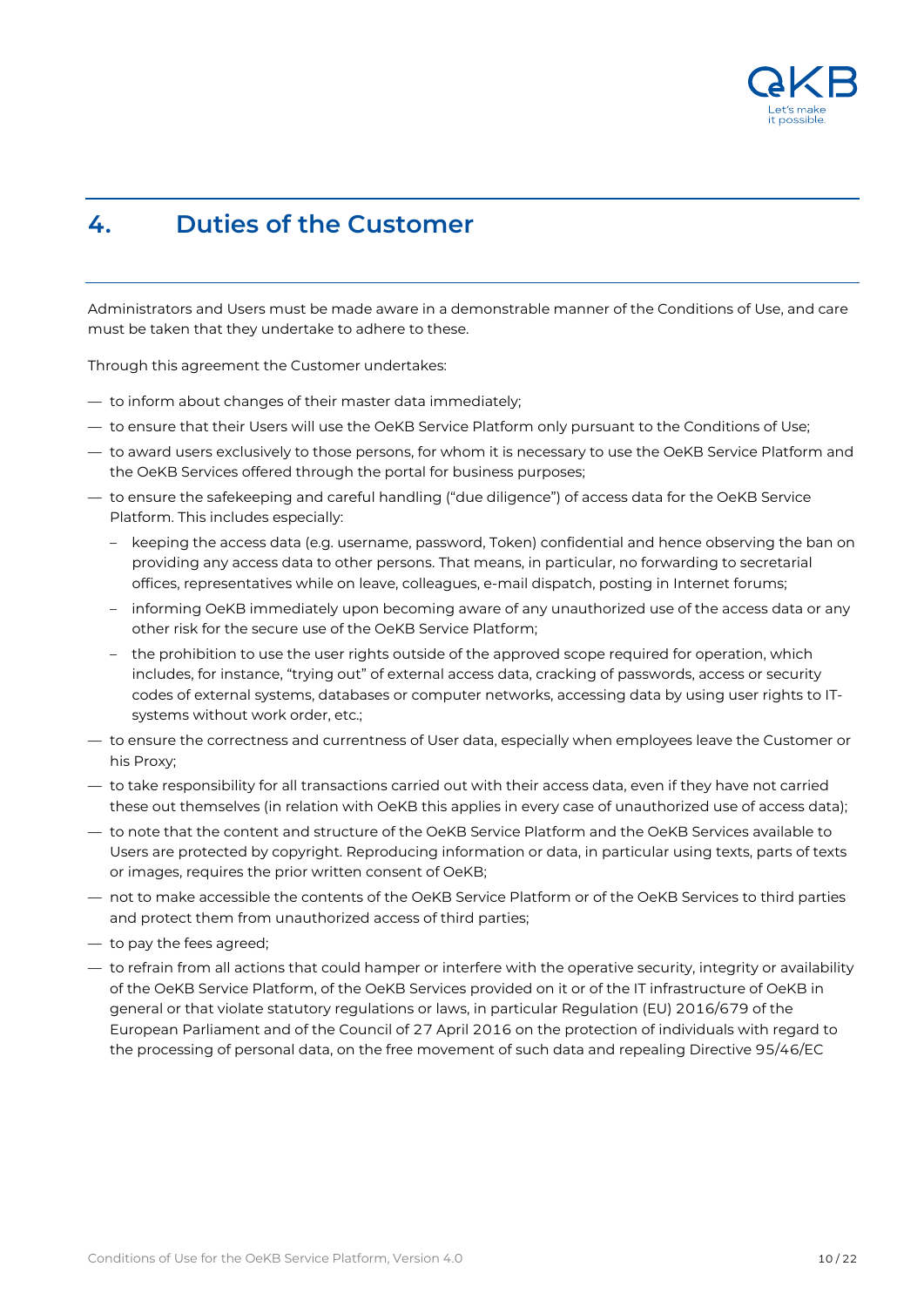

(General Data Protection Regulation as amended) and the Austrian Act on the Protection of Individuals with regard to the Processing of Personal Data (Data Protection Act, DSG as amended); and

— to nominate at least one Administrator for the OeKB Service Platform. In case the Administrator terminates his employment with the Customer, OeKB shall be informed immediately and a new Administrator nominated.

Furthermore, the Customer (with the exception of the Agent) undertakes to ensure that applications and information within the scope of the OeKB Service Platform and the OeKB Services can only be made or retrieved and issued by persons who have been authorized to do so by this Customer.

It is noted that the use of the OeKB Service Platform and OeKB User Administration is the exclusive responsibility of the Customer (in case the option "User Administration through OeKB" is selected, see clause 3.2.3). The internal organizational framework for the proper use of the OeKB Service Platform shall be created by the Customers themselves according to the enhanced due diligence obligation of section 1299 of the Austrian Civil Code and they must ensure that they are adhered to.

If the User or Customer

- has entered incorrect data in the registration process,
- violated against the enhanced due diligence obligation of section 1299 of the Austrian Civil Code or applicable law while accessing or while using the OeKB Service Platform or the OeKB Services or
- has not used the OeKB Service Platform or the OeKB Services for a longer period of time (if an Administrator and/or a User has not logged on to the system for 17 months, the Administrator or, if there is no Administrator, the respective User will be informed directly by e-mail that the account of the Administrator or User will be deactivated in 30 days' time and deleted after a further six months),

OeKB is allowed to withdraw access rights of the Customer or his Users to the OeKB Service Platform. After this time the use of the OeKB Service Platform and the OeKB Services provided will not be possible.

### <span id="page-10-0"></span>**5. Duties of OeKB**

OeKB, as system provider, undertakes vis-à-vis the Customer,

- to provide the OeKB Service Platform as per Item 3 "Functional description"
- to transfer those documents necessary for using the OeKB Service Platform as User to Administrators after successful registration (these are username and password and security codes for 2-factor authentication (e.g. RSA Key Fob Token, SMS Token), in case of OeKB Services whose security requirements demand this type of authentication)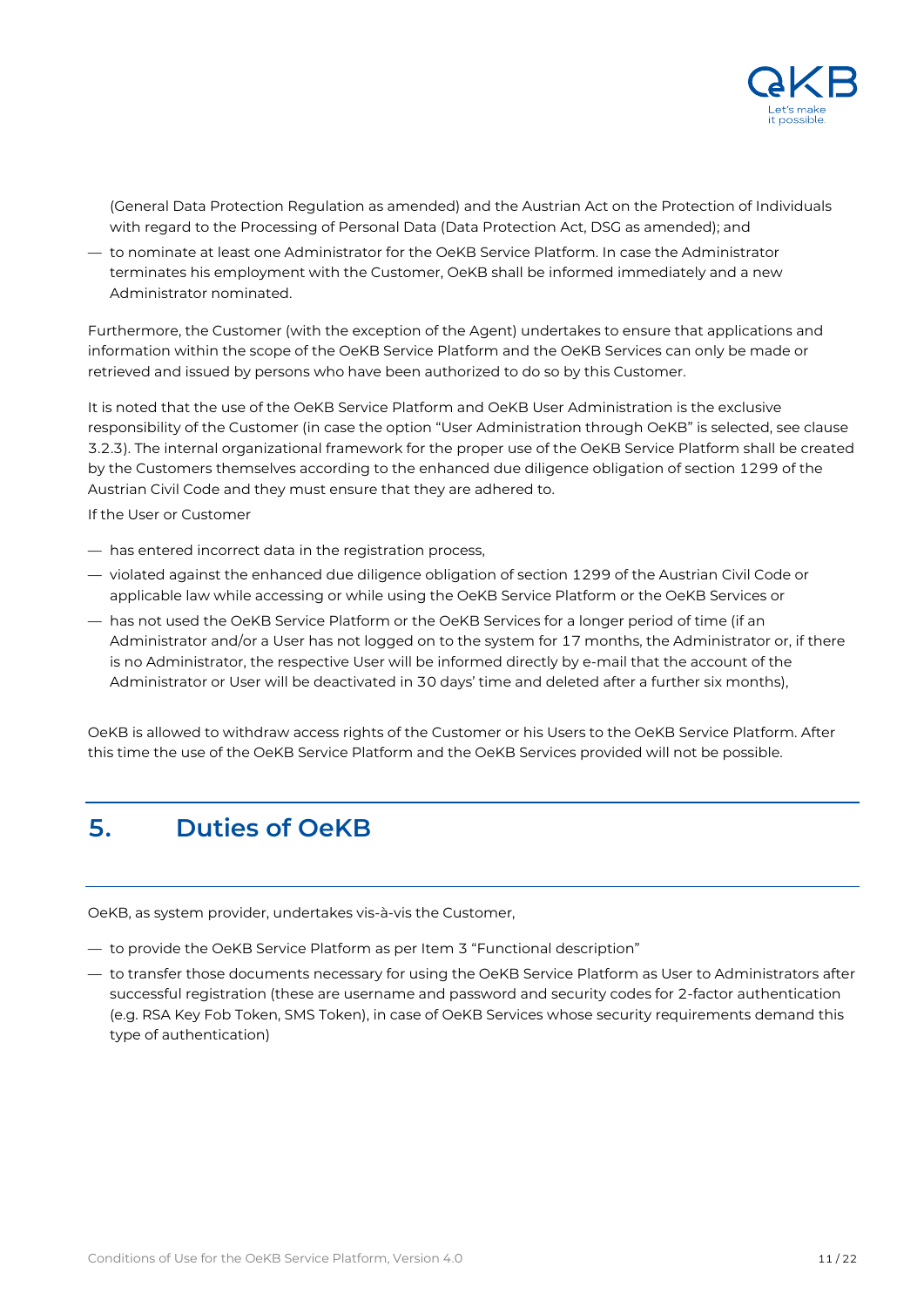

- to replace the expired security codes for 2-factor authentication by promptly sending new security codes to the Administrator
- upon selection of the option "User Administration by OeKB" after authorization by the Administrator of the Customer, to create and subsequently manage further Platform and System Users and to provide 1st level support for queries concerning the use of the OeKB Service Platform (e.g. generating new passwords)
- to provide timely information about access rights that have been revoked according to Item 4 of these Conditions of Use due to not using the OeKB Service Platform or the OeKB Services for a longer period of time by sending a corresponding notice by e-mail to the Administrator(s).

The use of the OeKB Service Platform as well as all entries and changes made by the Administrators within the scope of the User Administration and, upon using the option "User Administration by OeKB", by OeKB are logged and stored by OeKB. OeKB reserves the right to evaluate this data within the scope of performing the contract for the following purposes: provision of the contractual service, technical maintenance and customer service. OeKB undertakes not to pass on these data and analyses to third parties. If personal data of third parties (in particular of employees) are affected, the Customer, as the controller under data protection legislation, is responsible for ensuring that the transmission of the data to OeKB complies with data protection law. Further information on data processing under Articles 13 and 14 GDPR is available at [https://www.oekb.at/en/privacy-policy.html.](https://www.oekb.at/en/privacy-policy.html)

### <span id="page-11-0"></span>**6. Fees**

Fees are charged for OeKB Services available via the OeKB Service Platform in accordance with the individual conditions of the OeKB Services. The Customer may also be charged fees for the OeKB User Administration in accordance with the price list for the OeKB User Administration (se[e www.oekb.at/online-access\)](http://www.oekb.at/online-access).

# <span id="page-11-1"></span>**7. Coming into force, duration of agreement and termination**

With the registration for the use of the OeKB Service Platform an agreement is made between the Customer and OeKB for an unlimited time for the use of the OeKB Service Platform in accordance with the contents of the present Conditions of Use as amended.

The agreement can be terminated by the Customer and by OeKB in writing (section 886 of the Austrian Civil Code) effective on the last day of each month upon four weeks' notice. Termination by the Customer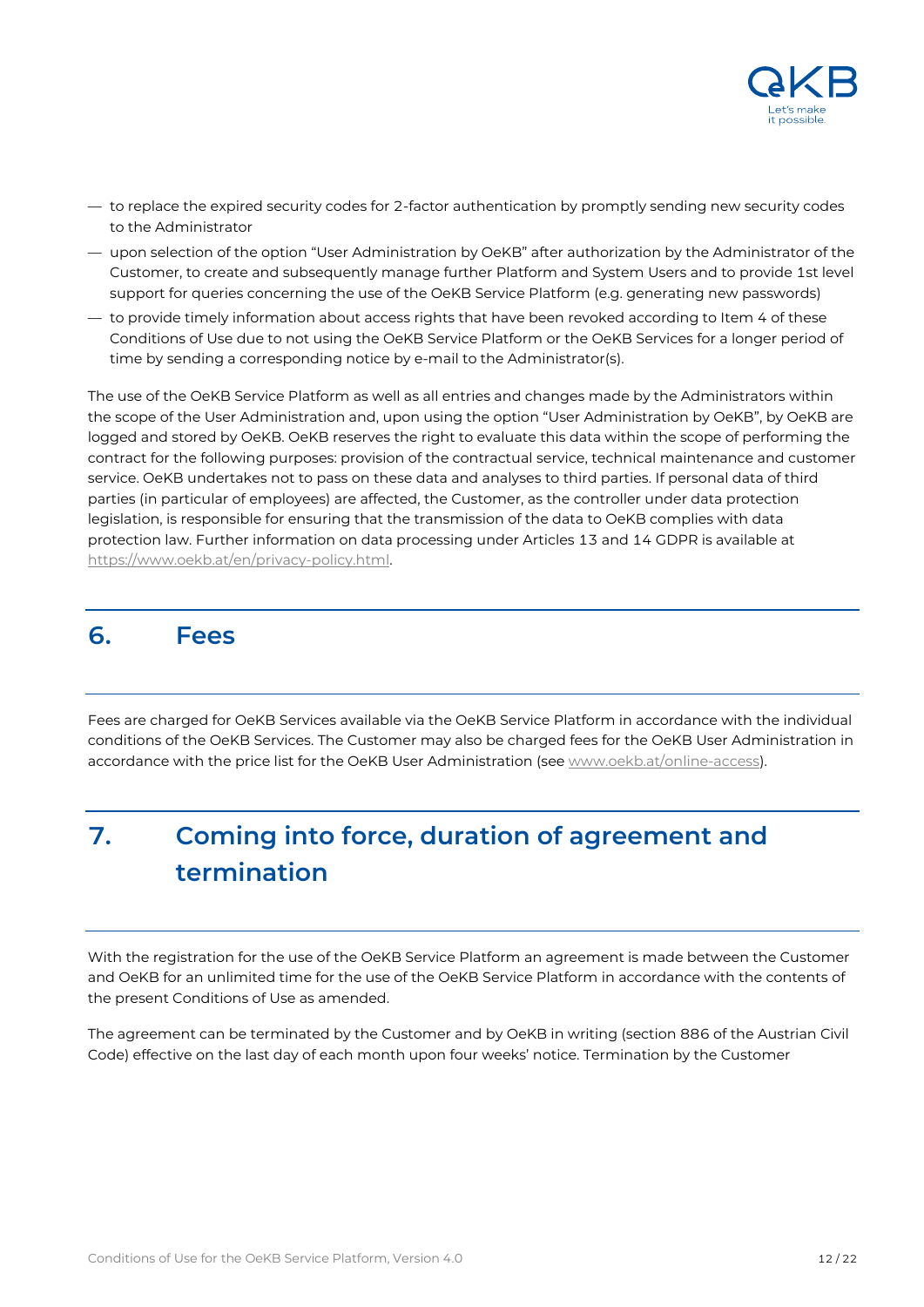

automatically leads to a termination of the relationship between OeKB and its Agent in its role as Agent for the respective Customer without further notice. Termination of the Agent, on the other hand, has no effect on the relationship between OeKB and the Customer being represented.

# <span id="page-12-0"></span>**8. Immediate dissolution**

OeKB has the right to dissolve this agreement on the OeKB Service Platform made with the Customer in the form of the Conditions of Use with immediate effect for important reasons. If the Customer is responsible for the important reason, any fees already paid to OeKB will not be reimbursed.

Important reasons are, for instance,

- any serious violation of these Conditions of Use by the Customer, especially violation against the obligations of the Customer, see clause 4
- violations of statutory provisions (especially against the General Data Protection Regulation, Austrian Data Protection Act, Criminal Code);
- storage or distribution of illegal content (e.g. content related to racism, neo-nazism, sexism or child pornography);
- all actions or attempts to impair the confidentiality, integrity or availability of the OeKB Services, such as the exploitation of third-party access codes, attempts to break into OeKB IT systems, attempts to hack passwords, access or security codes ("cracking") etc.

# <span id="page-12-1"></span>**9. Liability**

### **9.1 Liability of OeKB**

OeKB will, as an IT service provider, operate the OeKB Service Platform and the OeKB Services with reasonable diligence.

Customers have no right to the functioning, availability of and access to the OeKB Services at all times.

Within the framework of applicable legislation, claims for damages against OeKB as provider of the OeKB Service Platform can only be raised if the damage is caused by gross negligence or with the intent to do damage. OeKB is not liable for any direct or indirect subsequent damage and loss of earnings. OeKB does not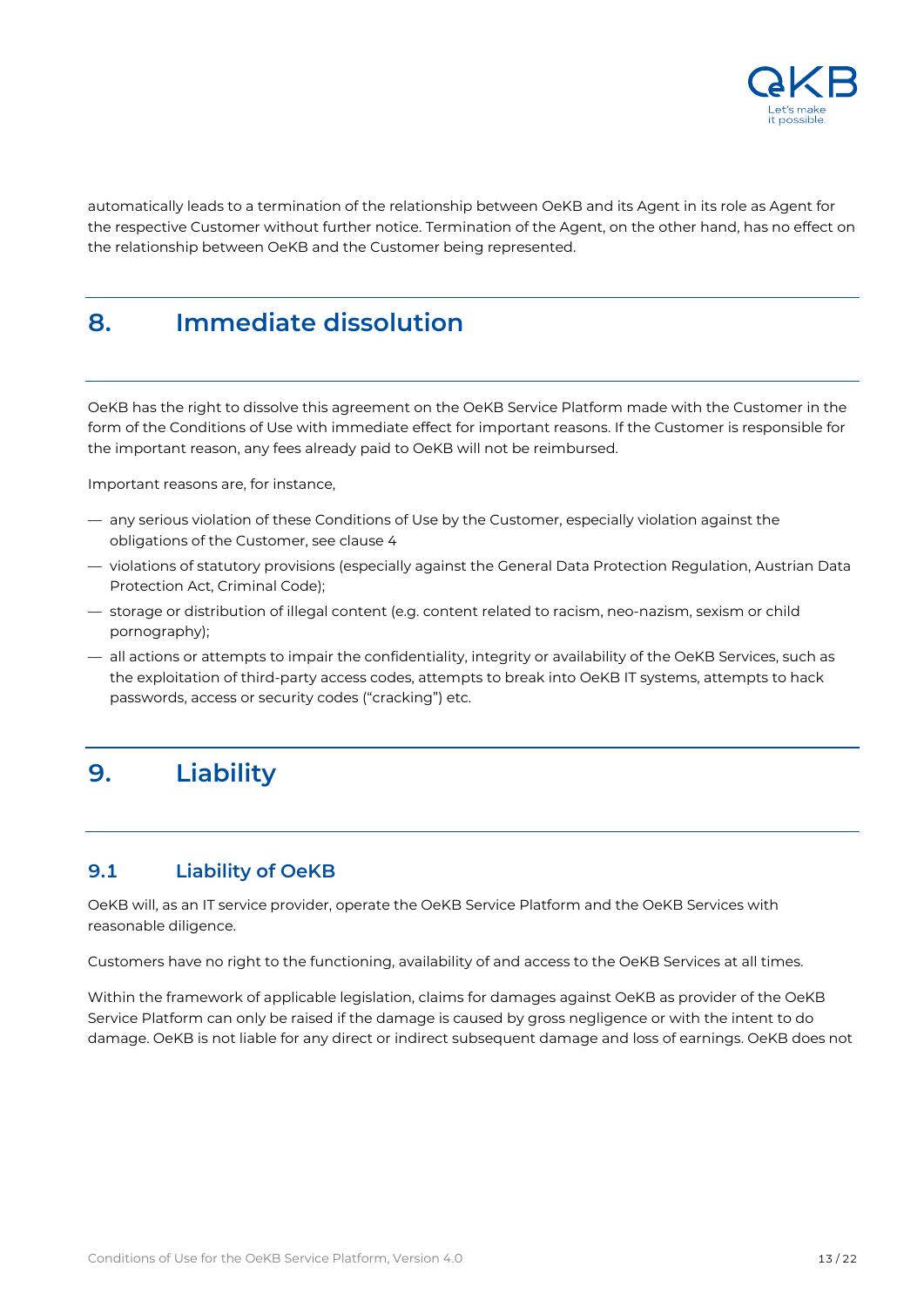

take any kind of liability for damages, which are caused by circumstances that are not in the responsibility of OeKB, especially in case of force majeure (including, in particular, epidemics, pandemics and measures to contain them, riots, war and natural disasters, cyberattacks, hacker attacks, power failures or disturbances caused by orders from domestic or foreign authorities or by collective or industrial labour disputes).

OeKB does not assume any responsibility whatsoever for the correctness and the completeness of the data submitted by Customers.

### **9.2 Liability of the Customer**

The Customers are liable to OeKB for damages caused by wilful or culpable violation of these Conditions of Use for the OeKB Service Platform. The Customer is obliged to protect, indemnify and hold OeKB harmless from and against claims of third parties.

# <span id="page-13-0"></span>**10. Other provisions**

Austrian law shall apply to these Conditions of Use, to the exclusion of the United Nations Convention on Contracts for the International Sale of Goods and the rules of international private law. The place of performance of the services of OeKB is Vienna. The court with subject-matter jurisdiction responsible for the 1st municipal district of Vienna shall have exclusive jurisdiction.

The respective current version of these Conditions of Use is made available on the OeKB website at [www.oekb.at/online-access.](http://www.oekb.at/online-access)

OeKB shall offer the Customer changes to these Conditions of Use at least two months before the proposed date of their entry into force, with reference to the provisions affected. Amended Conditions of Use shall be deemed accepted by the Customer for all present and future business relations of the Customer with OeKB upon entry into force of the Conditions of Use, unless a written objection of the Customer is received by OeKB prior to the proposed date of entry into force. The Customer may be notified of a change in the Conditions of Use in any form that has been agreed with the Customer within the framework of the business relationship. An agreement reached with the Customer on the receipt of declarations of OeKB shall also apply to the notification of a change in the Conditions of Use; the delivery of this notification to the e-mail address of the Customer known to OeKB shall be deemed as receipt by the Customer. If OeKB is not aware of the Customer's e-mail address and no other agreement on the delivery has been made, the publication of the amended Conditions of Use on OeKB's website (www.oekb.at/online-access) shall be authoritative; in this case, the second sentence of this paragraph on the entry into force in the absence of an objection by the Customer shall apply accordingly, with the publication on the website taking the place of the notification of the amendment.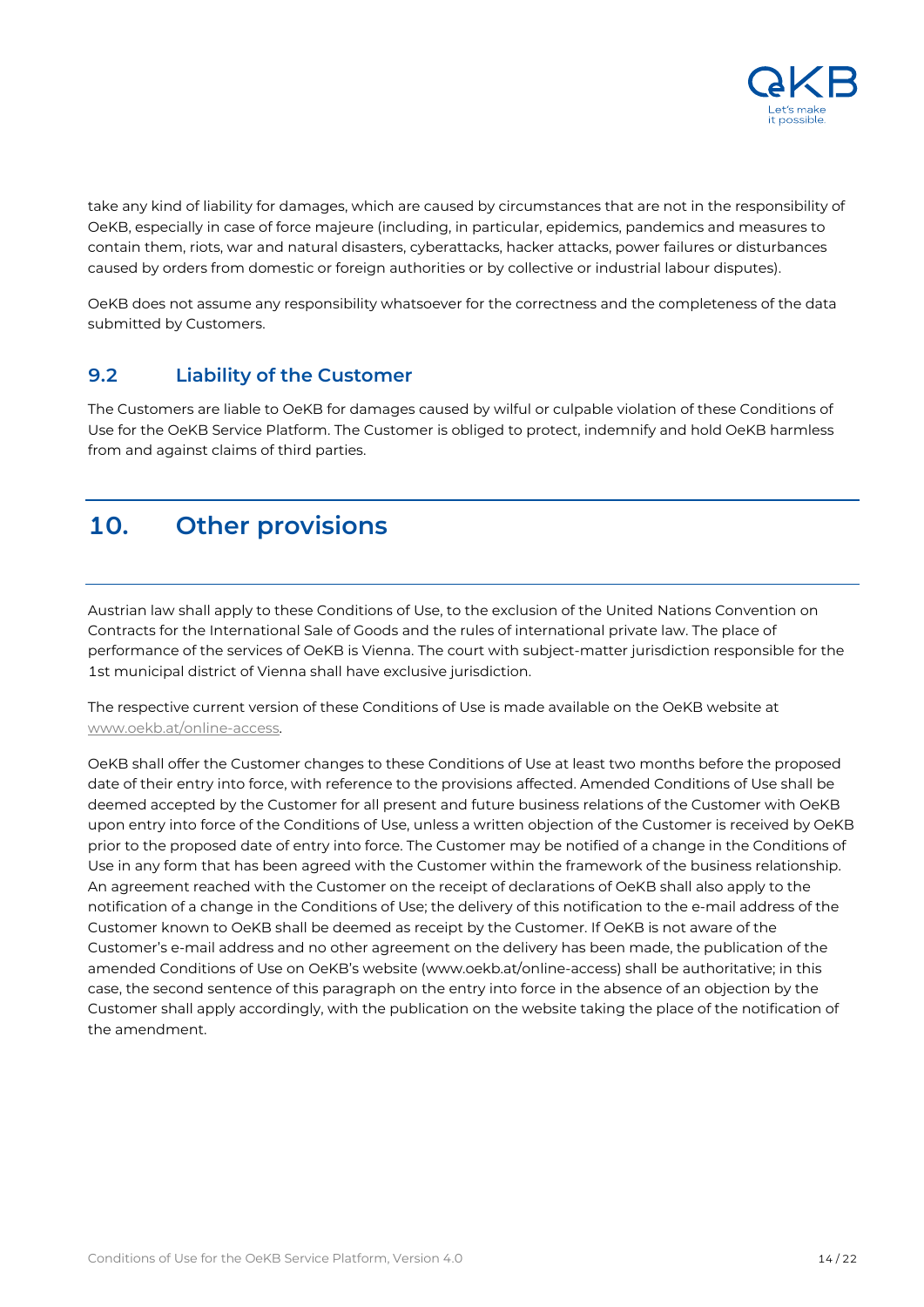

OeKB shall inform the Customer in the notification of the change to the Conditions of Use or indicate in the publication on the website that the Customer's silence here shall be interpreted as consent to the change by the time of proposed entry into force.

OeKB shall publish a comparison of the provisions affected by the change in the Conditions of Use and the complete version of the new Conditions of Use on its website and hand them over to the Customer in writing or send them by post at the latter's request, without this being decisive for the validity of the change. OeKB shall inform the Customer of these options when notifying the Customer of the offered change.

Should individual provisions of these Conditions of Use be or become wholly or partly ineffective, then the rest of the agreement shall remain effective. The partly or the wholly ineffective provision shall be replaced by such an effective provision which is closest to the ineffective one in its economic content; the same shall also apply to any possible regulatory loopholes in these Conditions of Use.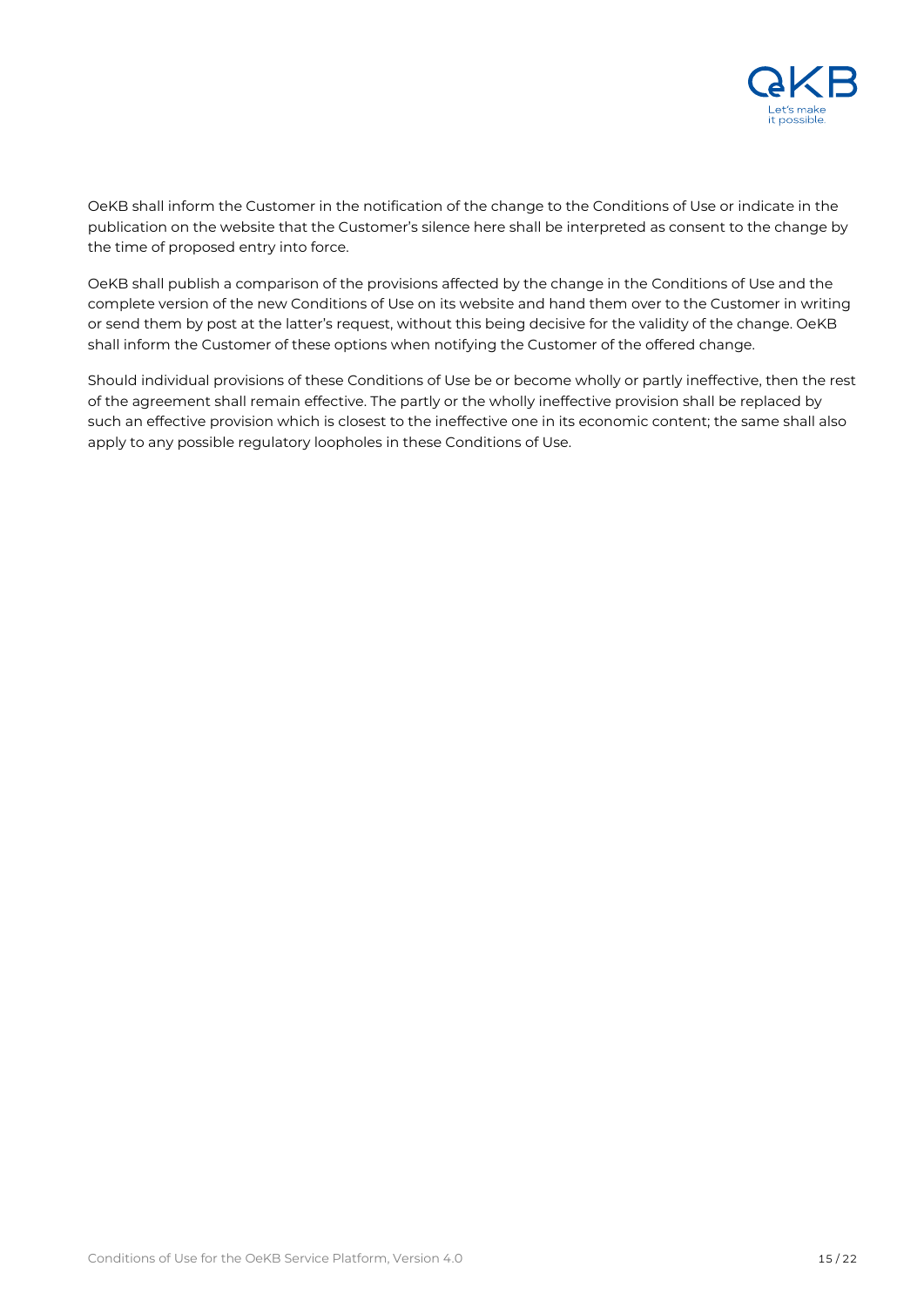

# **Annex 1 (Conditions of Use for Light Users)**

### <span id="page-15-0"></span>**1. Preamble**

Oesterreichische Kontrollbank Aktiengesellschaft (OeKB) as the Austrian central finance and information service provider for the export industry and capital market makes available to registered and authorized users IT-supported services via a central web portal (taking the form of the "OeKB Service Platform").

The restricted access of natural persons as "Light Users" to the OeKB Services released for them by OeKB via the OeKB Service Platform is conditional upon them registering once and accepting these Conditions of Use for Light Users.

# <span id="page-15-1"></span>**2. Definitions**

| Light User            | A natural person who has registered for the OeKB Service Platform in his own name as a<br>"Light User" and has accepted the provisions according to Annex 1 (Conditions of Use for<br>Light Users).                                           |
|-----------------------|-----------------------------------------------------------------------------------------------------------------------------------------------------------------------------------------------------------------------------------------------|
| Conditions of Use     | This document, Annex 1 (Conditions of Use for Light Users) as amended.                                                                                                                                                                        |
| OeKB Service Platform | The online service platform of OeKB, depending on the respective OeKB Service either in<br>the form of the OeKB Login Portal or the OeKB Customer Platform, enabling central<br>access to the OeKB Services in the form of a web application. |
| OeKB Services         | IT-supported services of OeKB, which can be accessed via the OeKB Service Platform.                                                                                                                                                           |
| Registration          | An agreement on the use of the OeKB Service Platform by accepting the Conditions of<br>Use for Light Users is formed.                                                                                                                         |
| Web Application       | Software that enables the use of OeKB Services via Internet by using a web-browser.                                                                                                                                                           |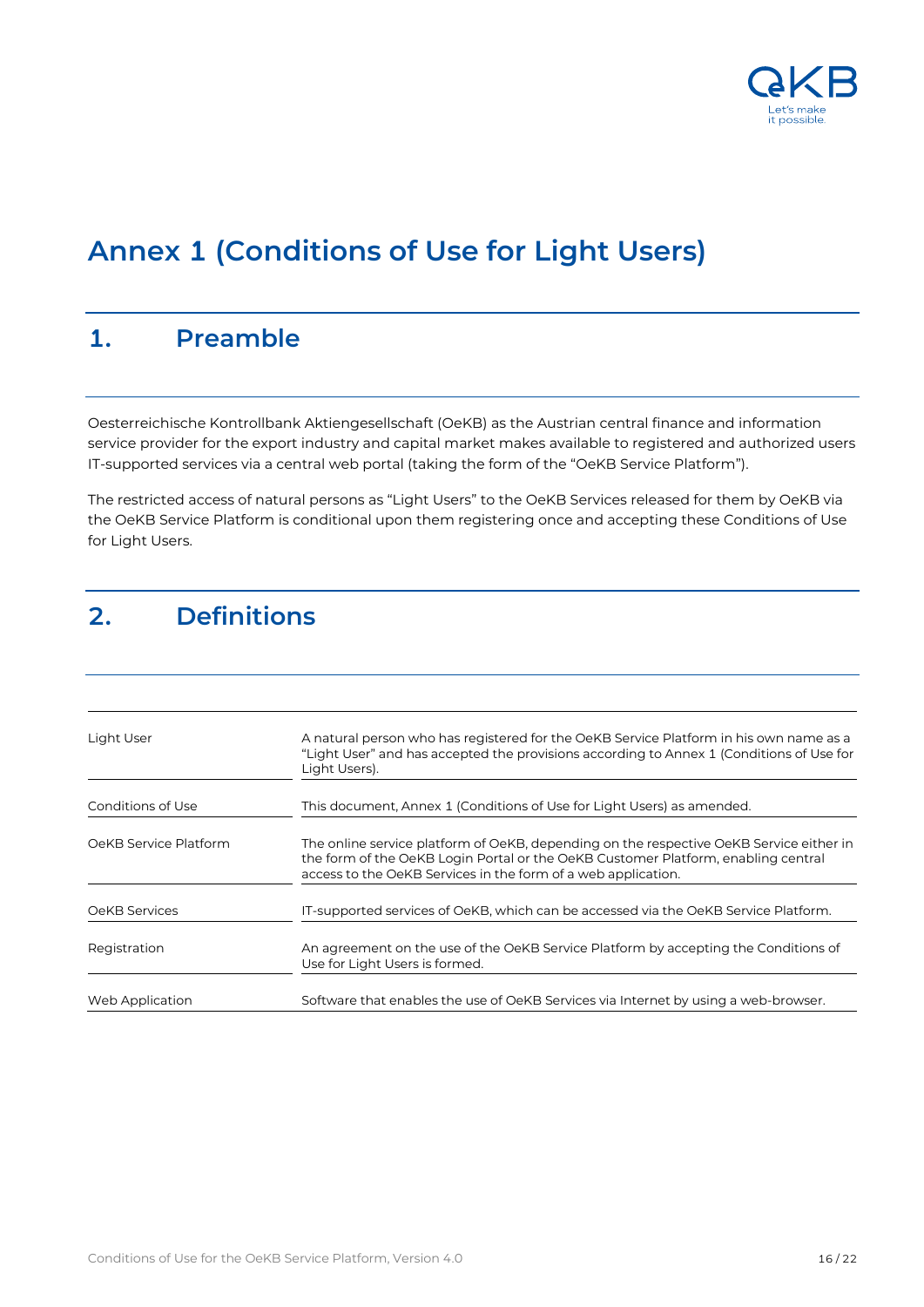

# <span id="page-16-0"></span>**3. Functional description**

### **3.1 Access to the OeKB Service Platform as a Light User**

#### **3.1.1 Registration**

A Light User registers online on the OeKB Service Platform by entering the following information:

- first name;
- last name;
- valid e-mail address, which also serves as the username and
- a password that complies with the security requirements of OeKB.

The prerequisite for using the OeKB Services provided to the Light User by OeKB on the OeKB Service Platform is acceptance of the Conditions of Use. After the Light User has been successfully registered, OeKB will send an e-mail to the address provided by the Light User confirming the registration and activating the Light User account.

If the company for which the Light User works wants to register for the OeKB Service Platform as a Customer under the Conditions of Use for the OeKB Service Platform as amended, the Light User shall upload the duly signed registration forms to the OeKB Service Platform and be available to OeKB as a contact person. Should the Light User be registered as a Business User in the course of the registration of this company and the Business User account for the OeKB Service Platform be activated by OeKB, OeKB shall promptly deactivate the Light User account of this Light User.

#### **3.1.2 Authentication of Light Users**

Access to the OeKB Services provided by OeKB for Light Users via the OeKB Service Platform is possible for Light Users with a username and password.

### **3.2 Data security/integrity of transmitted data**

Data exchange takes place via a secure environment using "https" encryption. Only consistent data of authenticated Light Users are accepted and processed.

### **3.3 Information on data processing under Article 13 and 14 GDPR**

Information on data processing under Articles 13 and 14 GDPR is available at [https://www.oekb.at/en/privacy-policy.html.](https://www.oekb.at/en/privacy-policy.html)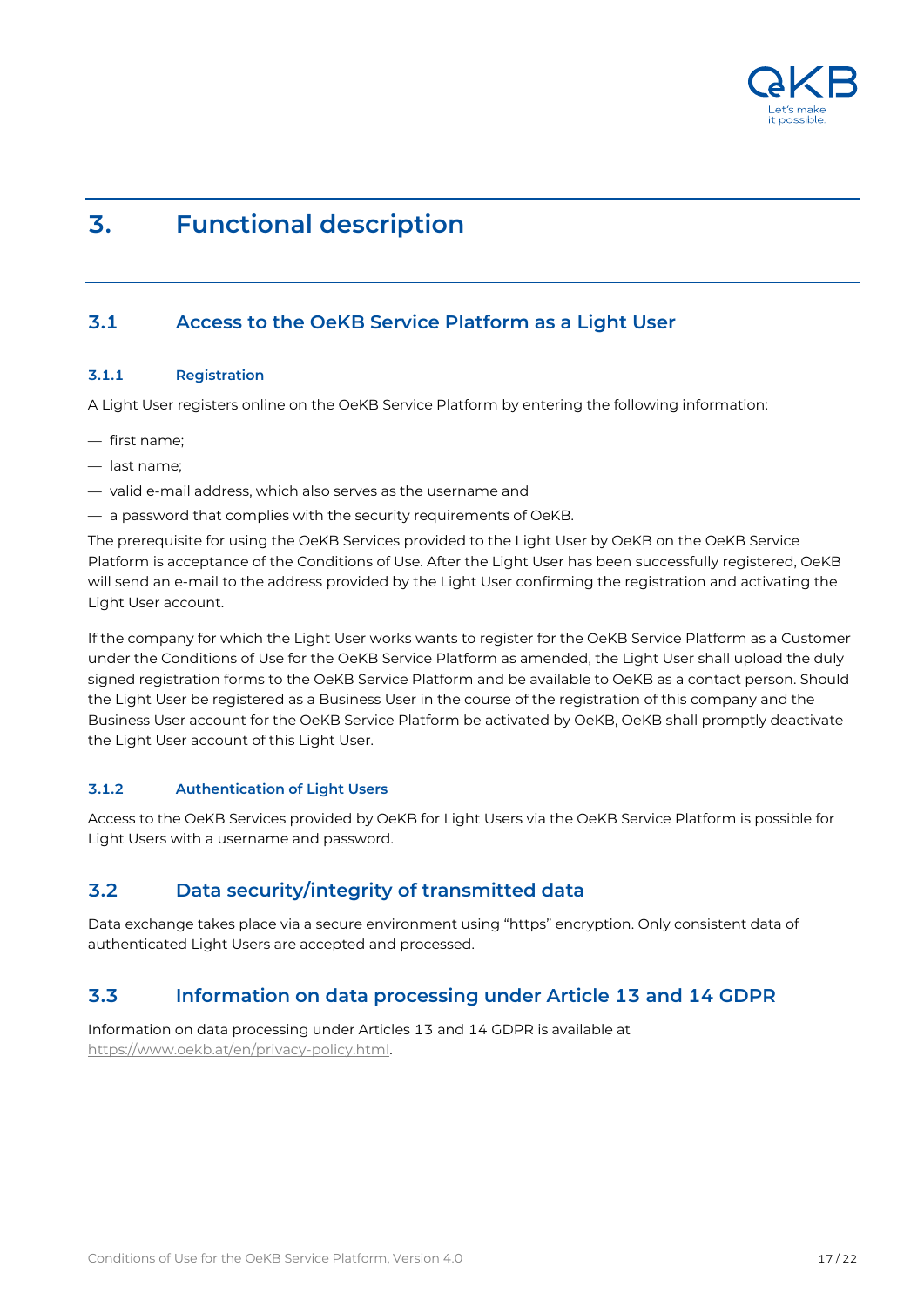

### **3.4 Availability of OeKB Services**

The OeKB Services available to Light Users are provided by OeKB free of charge and may be revoked at any time. There is no legal claim to use certain OeKB Services as a Light User.

### **3.5 Documentation**

Valid documents for the OeKB Service Platform as amended from time to time (Conditions of Use, Conditions of Use for the OeKB Service Platform, price list, registration forms and further information) are available on the OeKB website at [www.oekb.at/online-access.](http://www.oekb.at/online-access)

# <span id="page-17-0"></span>**4. Duties of Light Users**

By accepting the Conditions of Use, Light Users undertake:

- to take responsibility for all actions carried out on the OeKB Service Platform with their access data, even if they have not carried these out themselves (in relation with OeKB this applies in every case of unauthorized use of access data);
- to keep their master data in the OeKB Service Platform up to date or to inform OeKB about changes immediately by sending an e-mail to helpdesk@oekb.at;
- to ensure the safekeeping and careful handling ("due diligence") of access data for the OeKB Service Platform. This includes especially:
	- keeping the access data confidential and
	- informing OeKB immediately upon becoming aware of any unauthorized use of the access data or any other risk for the secure use of the OeKB Service Platform;
- to note that the content and structure of the OeKB Service Platform and the OeKB Services available to Light Users are protected by copyright. Reproducing information or data, in particular using texts, parts of texts or images, requires the prior written consent of OeKB;
- not to make accessible the contents of the OeKB Service Platform or of the OeKB Services to third parties and protect them from unauthorized access of third parties; and
- to refrain from any actions which may disrupt or impair the operational security, integrity or availability of the OeKB Service Platform, the OeKB services offered via it or the IT infrastructure of OeKB in general or which infringe statutory regulations.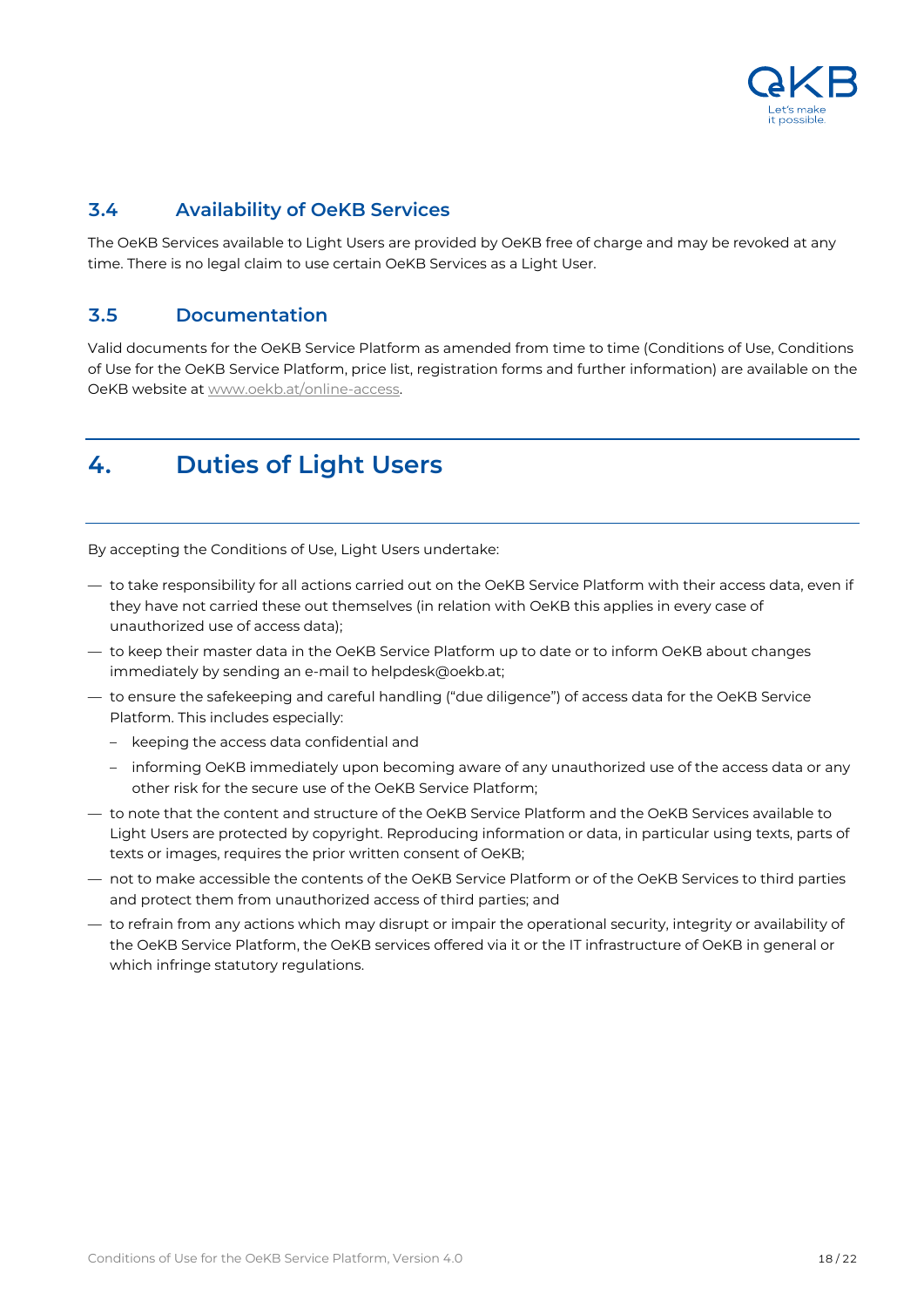

#### If a Light User

- has entered incorrect data in the registration process,
- violated the Conditions of Use as amended or applicable law while accessing or while using the OeKB Service Plattorm or the OeKB Services available to the Light User, or
- has not used the OeKB Service Platform or the OeKB Services for a longer period of time (if a Light User has not logged on to the system for 11 months, the Light User will be informed directly by e-mail that the account of the Light User will be deactivated in 30 days' time and deleted after a further six months),

OeKB is allowed to withdraw access rights of this Light User to the OeKB Service Platform. After this time the use of the OeKB Service Platform and the OeKB Services provided will not be possible for the Light User.

# <span id="page-18-0"></span>**5. Coming into force, duration of agreement and termination**

With the registration and accepting the Conditions of Use for Light Users an agreement is made between the Light User and OeKB for an unlimited time for the use of the OeKB Service Platform as a Light User in accordance with the contents of the present Conditions of Use as amended.

The agreement can be terminated by the Light User at any time by deactivating their Light User account on the OeKB Service Platform. OeKB is entitled to deactivate a Light User account at any time, which terminates the agreement with the respective Light User with immediate effect.

# <span id="page-18-1"></span>**6. Liability**

### **6.1 Liability of OeKB**

Light Users have no right to the functioning, availability of and access to the OeKB Service Platform and the OeKB Services offered at all times.

Any liability on the part of OeKB for the OeKB Services provided to the Light Users free of charge is excluded as far as legally possible. By the same token, OeKB does not assume any reponsibility for the correctness and completeness of the data submitted by Light Users.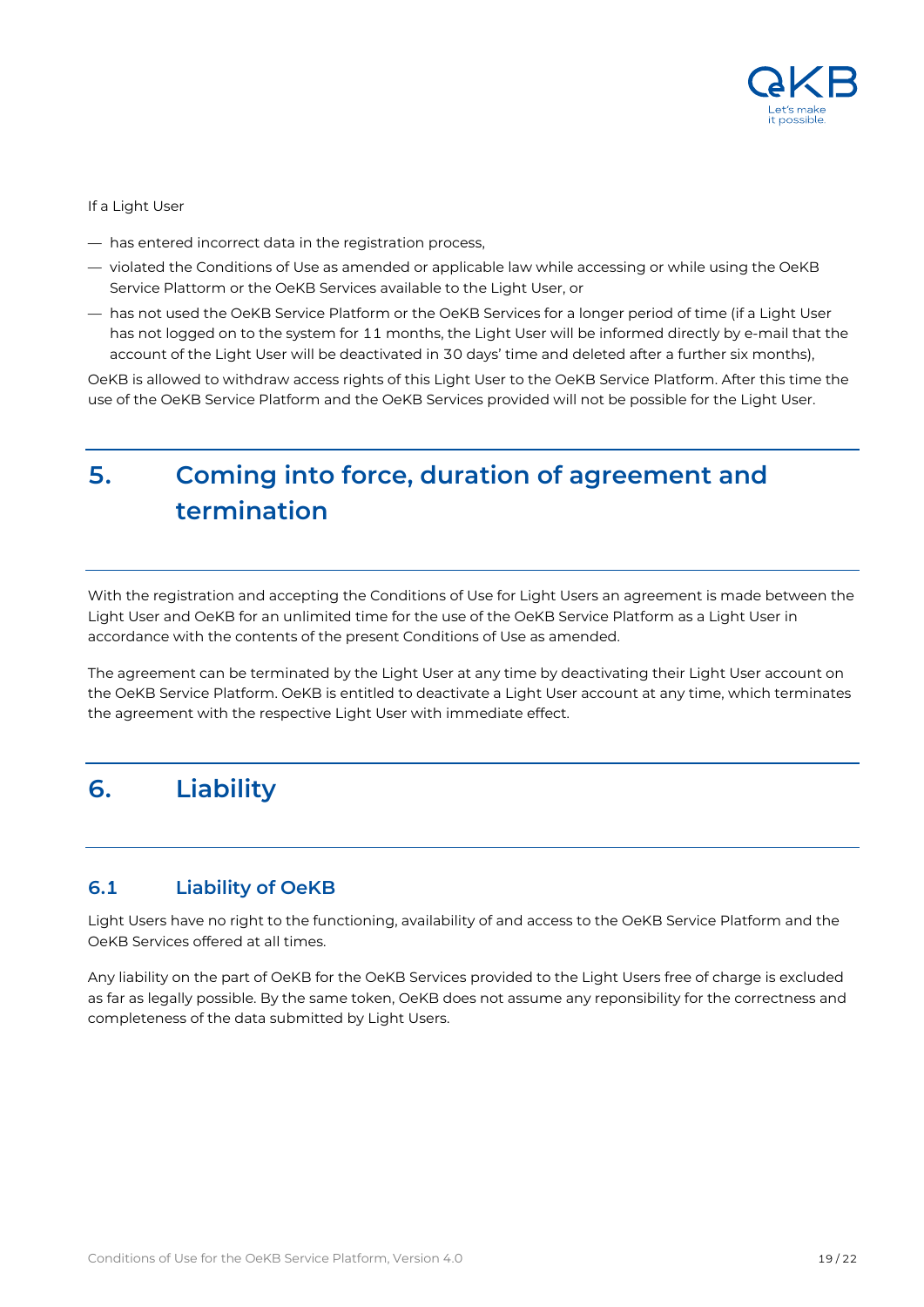

### **6.2 Liability of Light Users**

Light Users are liable to OeKB for damages caused by wilful or culpable violation of these Conditions of Use. Light Users are obliged to protect, indemnify and hold OeKB harmless from and against claims of third parties.

# <span id="page-19-0"></span>**7. Other provisions**

Austrian law shall apply to these Conditions of Use, to the exclusion of the United Nations Convention on Contracts for the International Sale of Goods and the rules of international private law. The place of performance of the services of OeKB is Vienna. The court with subject-matter jurisdiction responsible for the 1st municipal district of Vienna shall have exclusive jurisdiction.

The respective current version of these Conditions of Use is made available on the OeKB website at [www.oekb.at/online-access.](http://www.oekb.at/online-access)

OeKB shall offer the Light User changes to these Conditions of Use at least two months before the proposed date of their entry into force, with reference to the provisions affected. Amended Conditions of Use shall be deemed accepted by the Light User for all present and future business relations of the Light User with OeKB upon entry into force of the Conditions of Use, unless a written objection of the Light User is received by OeKB prior to the proposed date of entry into force. The Light User may be notified of a change in the Conditions of Use in any form that has been agreed with the Light User within the framework of the business relationship. An agreement reached with the Light User on the receipt of declarations of OeKB shall also apply to the notification of a change in the Conditions of Use; the delivery of this notification to the e-mail address of the Light User known to OeKB shall be deemed as receipt by the Light User. If OeKB is not aware of the Light User's e-mail address and no other agreement on the delivery has been made, the publication of the amended Conditions of Use on OeKB's website (www.oekb.at/online-access) shall be authoritative; in this case, the second sentence of this paragraph on the entry into force in the absence of an objection by the Light User shall apply accordingly, with the publication on the website taking the place of the notification of the amendment.

OeKB shall inform the Light User in the notification of the change to the Conditions of Use or indicate in the publication on the website that the Light User's silence here shall be interpreted as consent to the change by the time of proposed entry into force.

OeKB shall publish a comparison of the provisions affected by the change in the Conditions of Use and the complete version of the new Conditions of Use on its website and hand them over to the Light User in writing or send them by post at the latter's request, without this being decisive for the validity of the change. OeKB shall inform the Light User of these options when notifying the Light User of the offered change.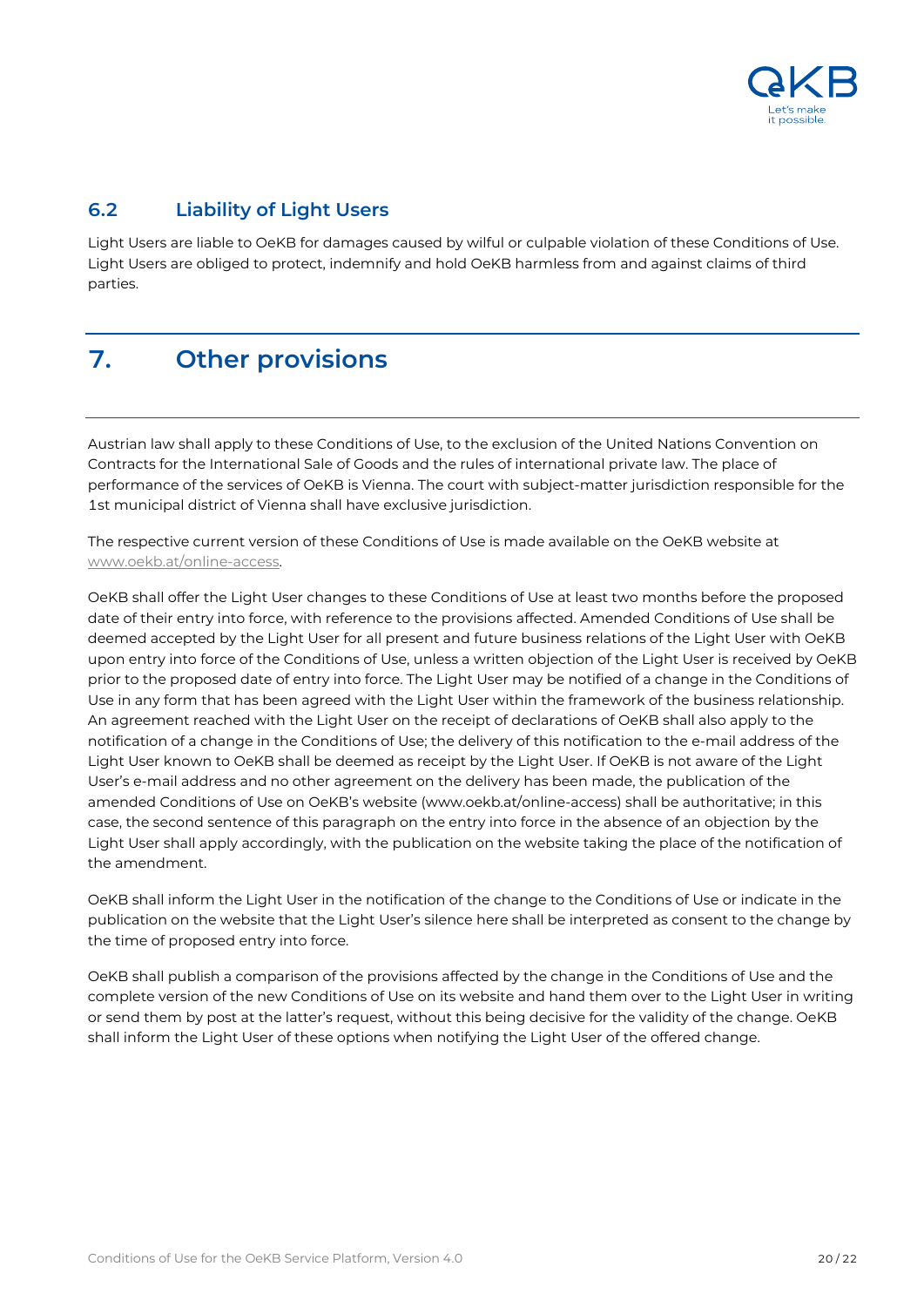

Should individual provisions of these Conditions of Use be or become wholly or partly ineffective, then the rest of the agreement shall remain effective. The partly or the wholly ineffective provision shall be replaced by such an effective provision which is closest to the ineffective one in its economic content; the same shall also apply to any possible regulatory loopholes in these Conditions of.